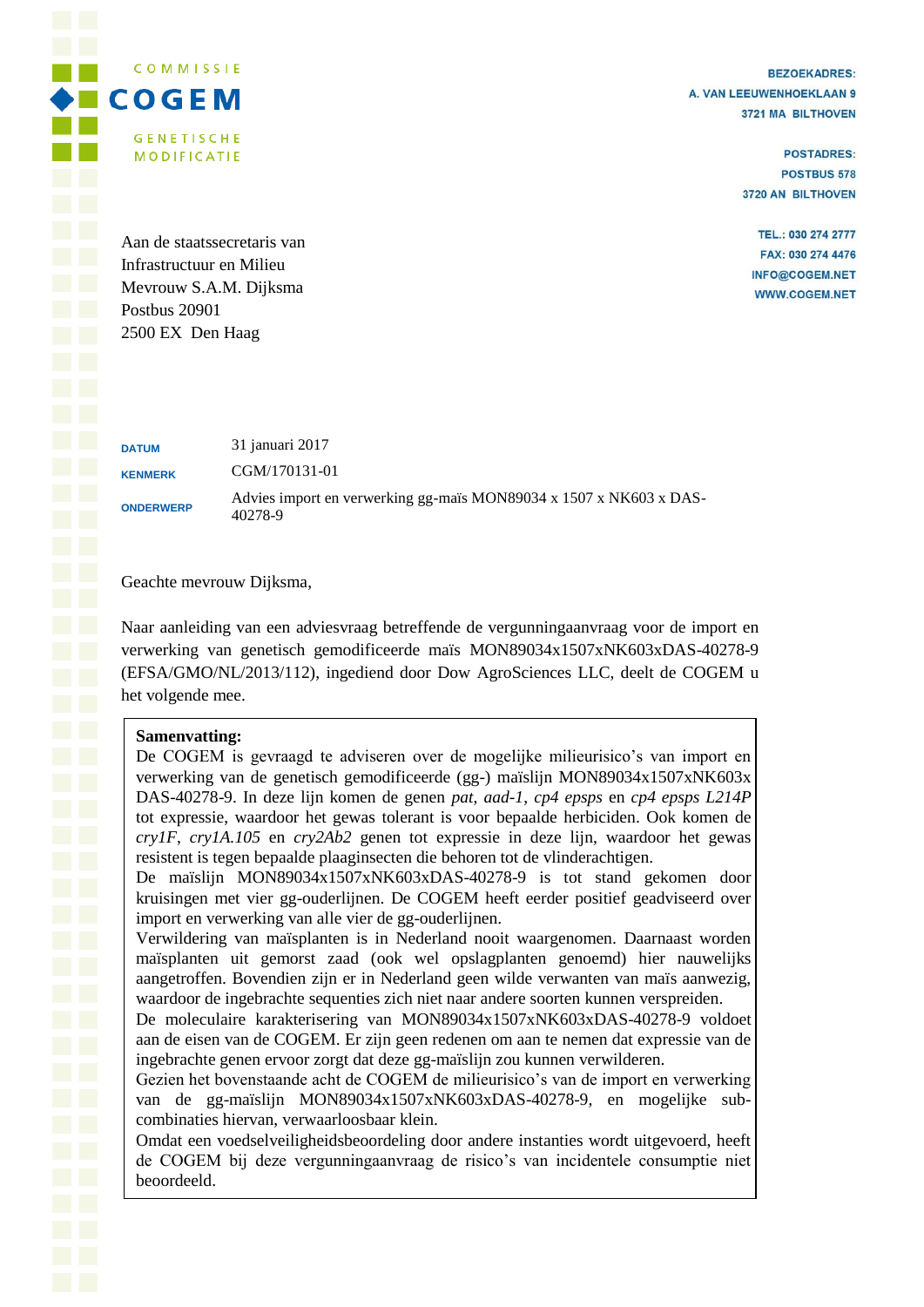

De door de COGEM gehanteerde overwegingen en het hieruit voortvloeiende advies treft u hierbij aan als bijlage.

Hoogachtend,

Prof. dr. ing. Sybe Schaap Voorzitter COGEM

c.c. Drs. H.P. de Wijs, Hoofd Bureau ggo Mr. J.K.B.H. Kwisthout, Ministerie van IenM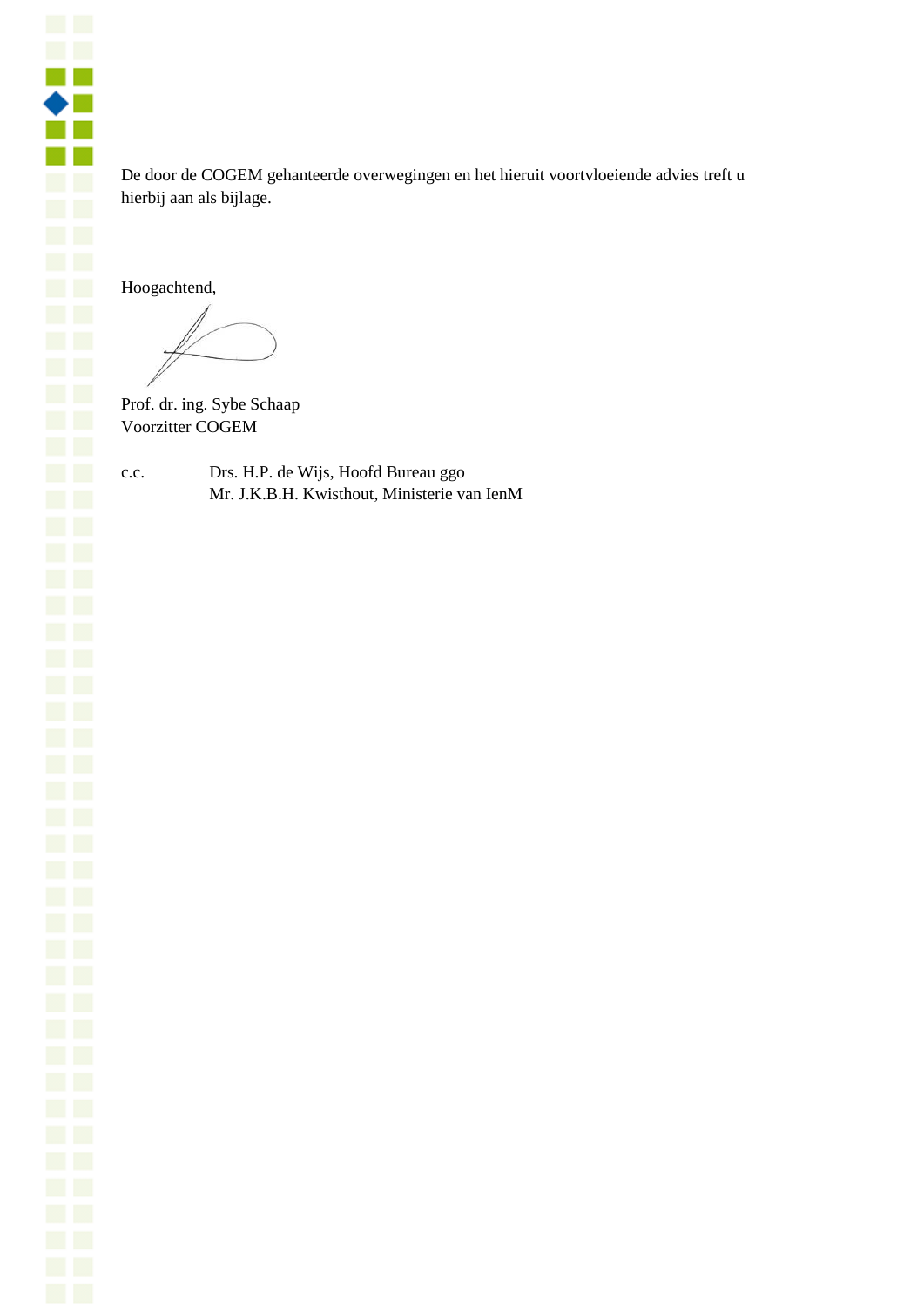# **Import and processing of genetically modified maize MON89034x1507xNK603xDAS-40278-9**

# **COGEM advice CGM/170131-01**

- The present application (EFSA/GMO/NL/2013/112) concerns the authorisation for import and processing for use in feed and food of genetically modified (GM) maize MON89034x1507xNK603xDAS-40278-9;
- Maize MON89034x1507xNK603xDAS-40278-9 expresses the *cry1A.105, cry2Ab2* and *cry1F* genes conferring resistance to certain lepidopteran insects, and the *pat, cp4 epsps, cp4 epsps L214P* and *aad-1* genes conferring tolerance to glyphosate, glufosinate-ammonium, and certain 'aryloxyphenoxypropionate' (AOPP) containing herbicides and auxin acting herbicides;
- COGEM advised positively on the import and processing of the parental lines MON89034, 1507, NK603 and DAS-40278-9 in 2009 (MON89034), 2003 (1507 and NK603) and 2011 (DAS-40278-9);
- In the Netherlands, feral maize populations have never been observed and the appearance of volunteers is rare;
- In the Netherlands, wild relatives of maize have never been observed and hybridisation of maize with other species is therefore not possible;
- The molecular characterisation of maize MON89034x1507xNK603xDAS-40278-9 meets the criteria of COGEM;
- There are no reasons to assume that the introduced traits will allow GM maize MON89034x1507xNK603xDAS-40278-9 to survive in the Dutch environment;
- There are no indications that the introduced traits altered the fitness of maize MON89034x1507xNK603xDAS-40278-9;
- The updated molecular characterisation does not give any indication of a potential environmental risk;
- COGEM is of the opinion that import and processing of maize MON89034x1507x NK603xDAS-40278-9, or potential subcombinations in segregating progeny, poses a negligible risk to the environment in the Netherlands;
- COGEM abstains from giving advice on the potential risks of incidental consumption since a food/feed assessment is carried out by other organisations.

# **1. Introduction**

The present application (EFSA/GMO/NL/2013/112), filed by Dow AgroScience LLC, concerns import and processing of genetically modified (GM) maize MON89034x1507xNK603xDAS-40278-9, for use in feed and food.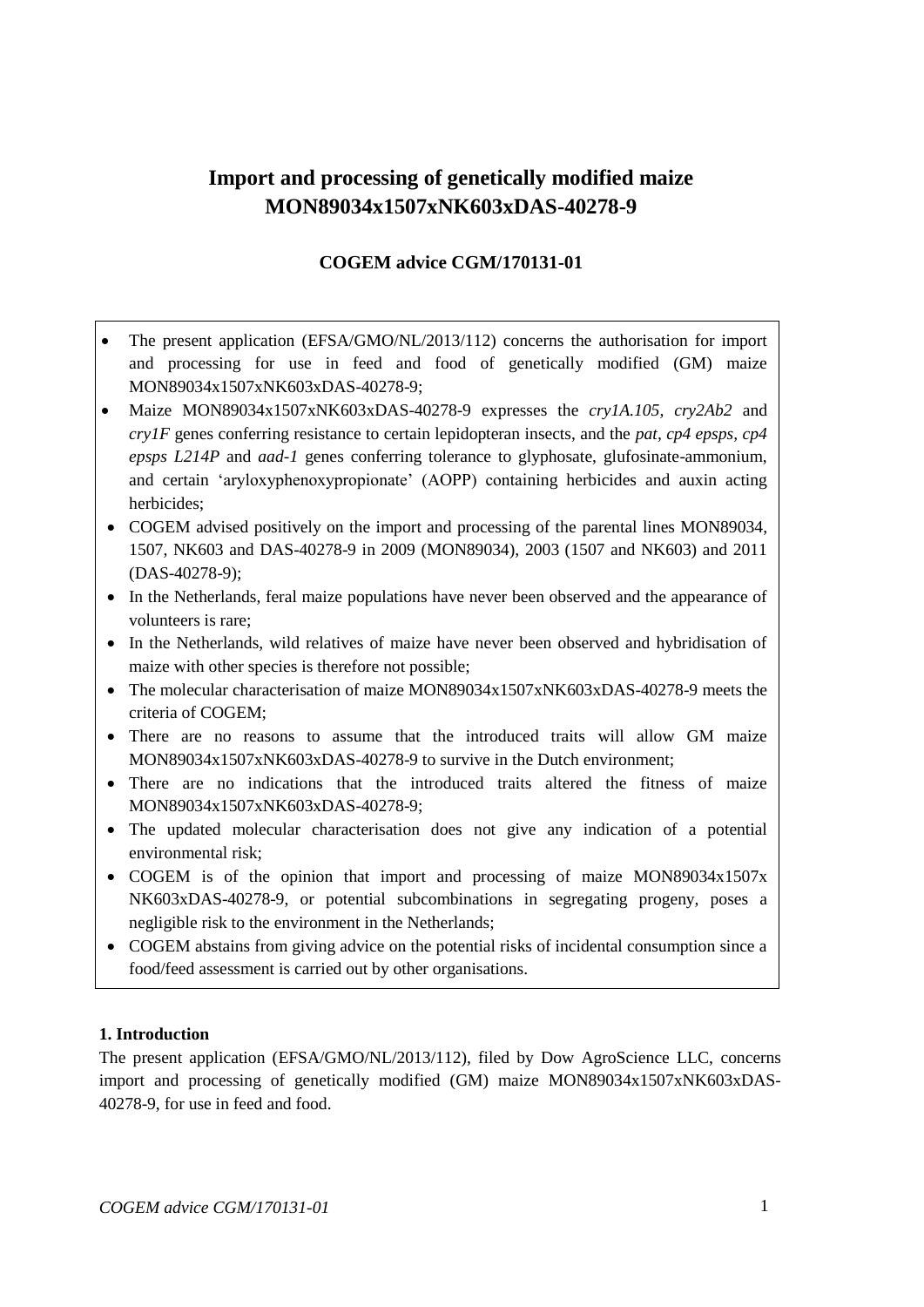Maize MON89034x1507xNK603xDAS-40278-9 is produced by conventional crossbreeding of four GM parental maize lines. The stacked line contains the *cry1A.105*, *cry2Ab2* and *cry1F* genes conferring resistance to certain lepidopteran insects. This maize line also contains the genes *pat*, *cp4 epsps*, *cp4 epspsL214P*, and *aad-1*, conferring tolerance to certain glyphosate, glufosinateammonium, and 'aryloxyphenoxypropionate' (AOPP) containing herbicides and certain auxin acting herbicides.

Parental lines MON89034<sup>1</sup>, 1507<sup>2,3</sup> and NK603<sup>4</sup>, have been authorized for import and processing for use in food and feed in the European Union since 2004 (NK603), 2006 (1507) and 2009 (MON89034). 5 In 2016, EFSA issued a positive opinion on the import and processing of maize line DAS-40278-9<sup>6</sup>. Several stacked lines have also been authorized for import and processing for use in food and feed in the European Union.<sup>7,8,9</sup>

## <span id="page-3-10"></span><span id="page-3-5"></span><span id="page-3-0"></span>**2. Previous COGEM advice**

<span id="page-3-7"></span><span id="page-3-6"></span><span id="page-3-4"></span><span id="page-3-3"></span><span id="page-3-2"></span><span id="page-3-1"></span>COGEM has previously advised on the import and processing of the parental lines  $MON89034^{10,11}$ , 1507<sup>12,13</sup>, NK603<sup>14</sup> and DAS-40278-9<sup>15\*</sup>, and combinations thereof (MON89034xNK603<sup>16,17</sup>, MON89034x1507xNK603<sup>18</sup>, and 1507xNK603<sup>19</sup>). The environmental risks of import and processing of the parental and above-mentioned stacked maize lines were considered negligible.[11,](#page-3-0)[12,](#page-3-1)[13,](#page-3-2)[14,](#page-3-3)[15,](#page-3-4)[17,](#page-3-5) [18,](#page-3-6)[19](#page-3-7)

## **3. Environmental risk assessment**

MON89034x1507xNK603xDAS-40278-9 maize contains four inserts. These inserts and the traits they encode may segregate in the progeny of the GM maize line. As a result, the imported kernels (seeds) of this GM maize line may possess all traits that are present in MON89034x1507xNK603xDAS-40278-9 or a combination thereof. Potential risks of MON89034x1507xNK603xDAS-40278-9 maize kernels, and segregates containing subcombinations of this stacked line, are assessed as part of the environmental risk assessment.

## *3.1 Aspects of the wild-type crop*

<span id="page-3-9"></span>Maize (*Zea mays*) is a member of the grass family *Poaceae*. Maize is a highly domesticated crop originating from Central America, but nowadays it is cultivated globally. Maize is predominantly wind pollinated.<sup>20,21</sup> Maize has both male and female flowers that are spatially separated. Female flowers are not attractive to insect pollinators, because they do not produce nectar. As insects do not visit the female flowers, insect pollination of maize is limited.<sup>22</sup>

<span id="page-3-8"></span>In the Netherlands, no wild relatives of maize are present and hybridisation with other species cannot occur. Maize requires warm conditions in order to grow and does not tolerate prolonged cold and frost.<sup>[22,2](#page-3-8)3</sup> After ripening, the kernels remain on the cob and do not shatter naturally.<sup>[22,](#page-3-8)24</sup> In cultivation areas with warmer climatic conditions, the appearance of volunteers can occur the year following maize cultivation due to spilled cobs or kernels. However, these volunteers are usually

 $\overline{\phantom{a}}$ 

<sup>\*</sup> In the 2011 COGEM advice, the maize line DAS-40278-9 was incorrectly named DAS-40728-9.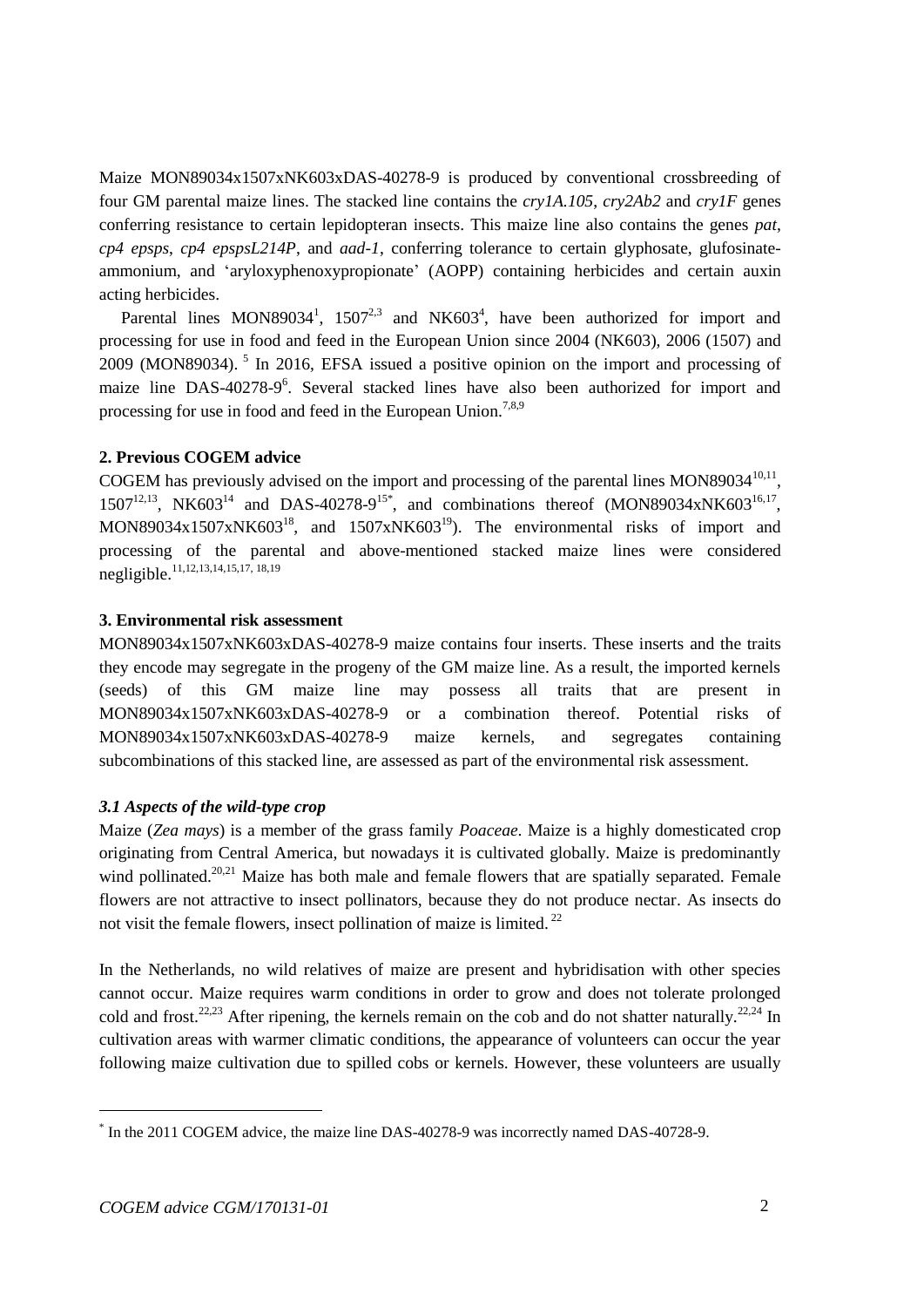killed by common mechanical pre-planting soil preparation practices.<sup>[22](#page-3-8)</sup> In the Netherlands, the appearance of volunteers is very rare to absent. $^{25}$ 

Maize is very sensitive to weed competition.<sup>26</sup> During the long process of domestication, maize has lost the ability to survive in the wild.<sup>[21](#page-3-9)</sup> Establishment of maize plants in the wild has never been observed in the Netherlands and COGEM is not aware of any reports of feral maize populations elsewhere in Europe.

**Conclusion:** In the Netherlands, feral maize populations do not occur and hybridisation of maize with other species is not possible.

## *3.2 Molecular characterisation*

.

Previously, COGEM evaluated the molecular characterisation of each parental line and considered them adequate. $11,12,13,14,15$  $11,12,13,14,15$  $11,12,13,14,15$  $11,12,13,14,15$  $11,12,13,14,15$ 

For each parental line, the applicant updated the molecular characterisation and the bioinformatic analyses. According to the applicant, no endogenous genes were disrupted at the insertion site or in the genomic DNA flanking the insertion site, and no biologically meaningful protein sequence similarities with allergens or toxic proteins were detected in these analyses. The molecular characterisation was conducted according to the criteria previously laid down by COGEM.<sup>27</sup>

The applicant states that for parental line 1507 a significant amino acid alignment was found with the Mas1 protein (agropine synthesis reductase) from *Agrobacterium.* According to the applicant, the alignment was limited to half of the Mas1 protein. If expressed, the protein would therefore be incomplete and unlikely to be active. In view of this, and the long history of safe use of maize 1507, COGEM is of the opinion that this finding does not affect the outcome of the environmental risk assessment.

**Conclusion:** The molecular characterisation of maize MON89034x1507xNK603xDAS-40278-9 is adequate and no indications for potential environmental risks were identified.

| <b>Introduced</b>   | <b>Encoded proteins</b>                                                                     | <b>Traits</b>                              |
|---------------------|---------------------------------------------------------------------------------------------|--------------------------------------------|
| genes               |                                                                                             |                                            |
| $cp4$ epsps         | The 5-enolpyruvylshikimate-3-phosphate                                                      | Tolerance to glyphosate containing         |
| (two copies)        | synthase (EPSPS) enzyme originating from                                                    | herbicides, because of a decreased binding |
|                     | Agrobacterium tumefaciens strain CP4 <sup>14</sup>                                          | affinity for glyphosate                    |
| $cp4$ epsps $L214P$ | A variant of the EPSPS enzyme from $\overline{A}$ .<br>tumefaciens strain CP4 <sup>14</sup> | Tolerance to glyphosate containing         |
|                     |                                                                                             | herbicides, because of a decreased binding |
|                     |                                                                                             | affinity for glyphosate                    |
| pat                 | Phosphinothricin N-acetyltransferase (PAT)                                                  | Tolerance to glufosinate-ammonium          |
|                     | enzyme originating from Streptomyces                                                        | containing herbicides                      |
|                     | viridochromogenes strain Tü 494 <sup>12,13</sup>                                            |                                            |

# *3.3 Description of the introduced genes and traits*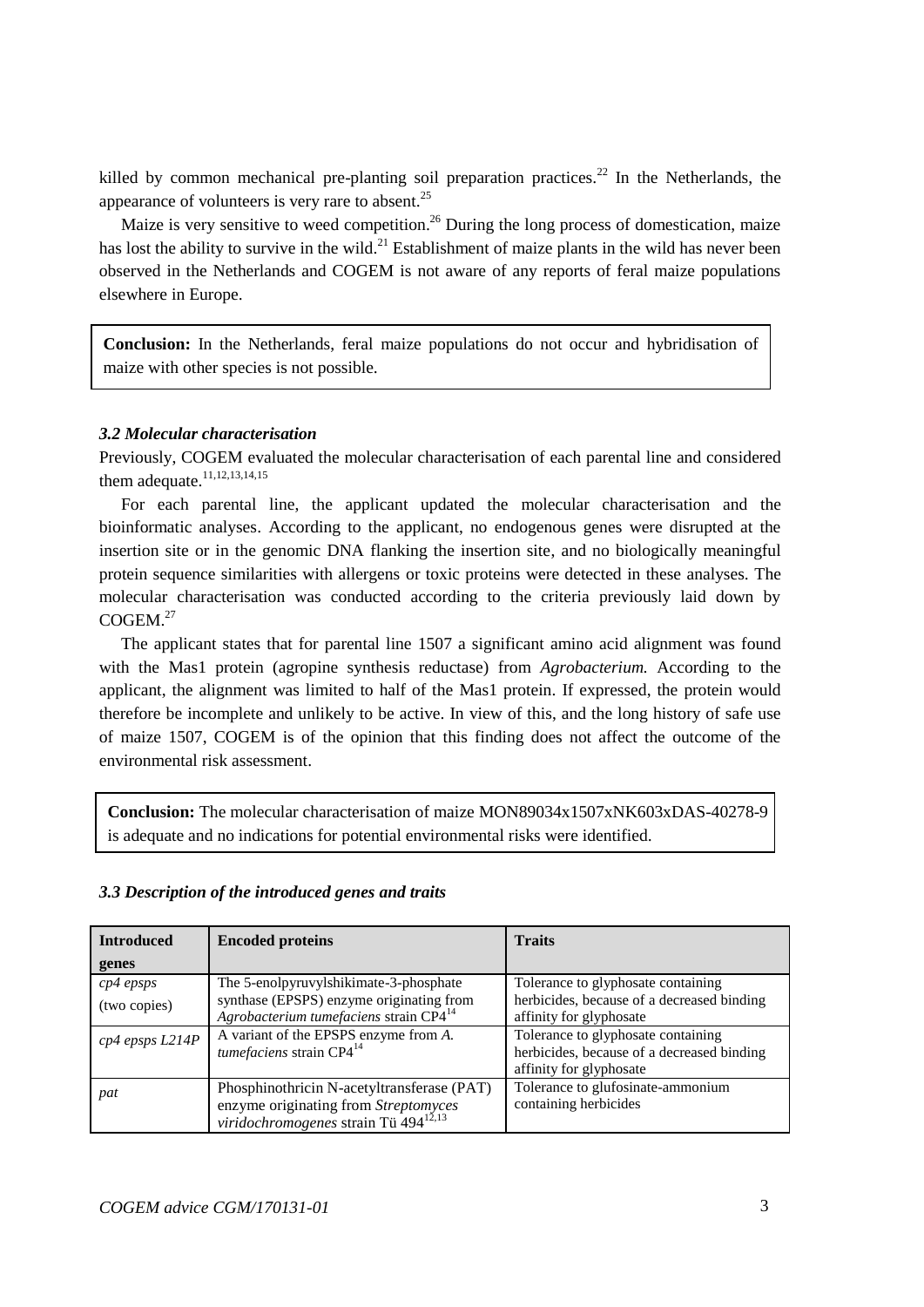| aad-1                                                    | Aryloxyalkanoate dioxygenase (AAD-1)<br>enzyme originating from Sphingobium<br>herbicidovorans <sup>15</sup>                              | This enzyme can cleave several synthetic<br>auxins, and certain 'aryloxyphenoxy-<br>propionate' (AOPP) herbicides, resulting in<br>a tolerance to several synthetic auxin acting<br>herbicides like 2,4-dichlorophenoxoxyacetic<br>acid' (2,4-D) and to AOPP containing<br>herbicides |  |
|----------------------------------------------------------|-------------------------------------------------------------------------------------------------------------------------------------------|---------------------------------------------------------------------------------------------------------------------------------------------------------------------------------------------------------------------------------------------------------------------------------------|--|
| cry1A.105                                                | The Cry1A.105 protein is a chimeric protein<br>with domains from different Cry1 proteins<br>from Bacillus thuringiensis. <sup>10,11</sup> | Resistance to certain lepidopteran insects                                                                                                                                                                                                                                            |  |
| crv2Ab2                                                  | Variant of the Cry2Aa protein from <i>B</i> .<br><i>thuringiensis</i> subsp. $kurstaki^{10,11}$                                           | Resistance to certain lepidopteran insects                                                                                                                                                                                                                                            |  |
| crvIF                                                    | The Cry1F protein originating from <i>B</i> .<br>thuringiensis subsp. $aizawa^{12,13}$                                                    | Resistance to certain lepidopteran insects                                                                                                                                                                                                                                            |  |
| For a detailed description of the traits see references. |                                                                                                                                           |                                                                                                                                                                                                                                                                                       |  |

#### **3.4 Phenotypic and agronomic characteristics**

Previously, COGEM evaluated the phenotypic and agronomic characteristics of each parental line of MON89034x1507xNK603xDAS-40278-9, and found no deviations influencing the outcome of the environmental risk assessment. [10,](#page-3-10)[15,2](#page-3-4)8,29

The applicant analysed the phenotypic and agronomic characteristics of MON89034x1507x NK603xDAS-40278-9. The introduced traits do not give reason to assume that the parental lines have an altered survivability compared to conventional maize. The applicant noted a difference in plant height between the stacked line and the isoline and a likely difference between the stacked line and reference varieties. However, this is just one of many characteristics that determine plant fitness. Therefore, COGEM is of the opinion that there are no indications to assume that the introduced traits in MON89034x1507x NK603xDAS-40278-9 allow maize to survive or establish in the Dutch environment.

**Conclusion:** MON89034x1507xNK603xDAS-40278-9 does not have an increased potential for the establishment of feral populations in the Netherlands.

#### **4. Food/feed assessment**

This application is submitted under Regulation (EC) 1829/2003, therefore a food/feed assessment is carried out by EFSA and national organisations involved in the assessment of food safety. In the Netherlands, RIKILT carries out a food and/or feed assessment for Regulation (EC) 1829/2003 applications. The outcome of the assessment by other organisations (EFSA, RIKILT) was not known when this advice was completed.

#### **5. Post-market environmental monitoring (PMEM)**

The applicant supplied a new general surveillance plan as part of the PMEM. COGEM has published several recommendations for further improvement of the general surveillance (GS)  $plan^{30,31}$  but considers the current GS plan adequate for import and processing of maize MON89034x1507xNK603xDAS-40278-9.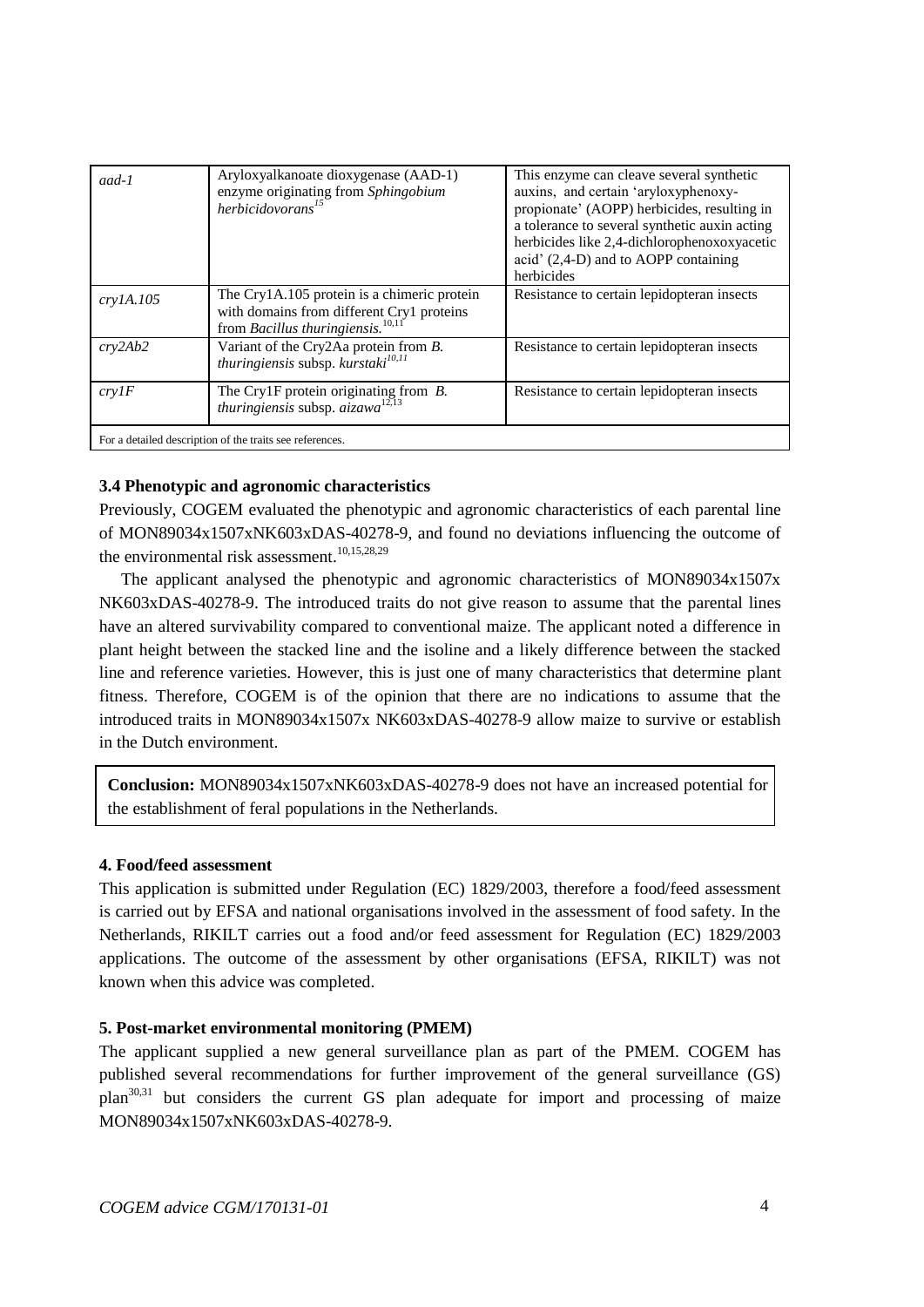#### **6. Overall conclusion**

COGEM is of the opinion that import and processing of maize MON89034x1507x NK603xDAS-40278-9, and potential subcombinations in segregating progeny, poses a negligible risk to the environment in the Netherlands. COGEM abstains from giving advice on the potential risks of incidental consumption since other organisations carry out a food/feed assessment.

#### **References**

- 1. European Commission (2009). Commission Decision of 30 October 2009 authorising the placing on the market of products containing, consisting of, or produced from genetically modified maize MON 89034 (MON-89Ø34-3) pursuant to Regulation (EC) No 1829/2003 of the European Parliament and of the Council (2009/813/EC). Official Journal of the European Union 5.11.2009 L 289/21-24
- 2. European Commission (2006). Commission Decision of 3 March 2006 authorising the placing on the market of food containing, consisting of, or produced from genetically modified maize line 1507 (DAS-Ø15Ø7-1) pursuant to Regulation (EC) No 1829/2003 of the European Parliament and of the Council (2006/197/EC). Official Journal of the European Union 9.3.2006 L 70/82-86
- 3. European Commission (2005). Commission Decision of 3 November 2005 concerning the placing on the market, in accordance with Directive 2001/18/EC of the European Parliament and of the Council, of a maize product (*Zea mays* L., line 1507) genetically modified for resistance to certain lepidopteran pests and for tolerance to the herbicide glufosinate-ammonium (2005/772/EC). Official Journal of the European Union 5.11.2005 L 291/42-44
- 4. European Commission (2015). Commission Implementing Decision of 24 April 2015 authorising the placing on the market of genetically modified maize NK603 (MON-ØØ6Ø3-6) and renewing the existing maize NK603 (MON-ØØ6Ø3-6) products, pursuant to Regulation (EC) No 1829/2003 of the European Parliament and of the Council (EU/2015/684). Official Journal of the European Union 30.4.2015 L 112/6-10
- 5. International service for the acquisition of agri-biotech applications (ISAAA). GM approval database. http://www.isaaa.org/gmapprovaldatabase/default.asp (bezocht 26 januari 2017)
- 6. European Food Safety Authority (EFSA) (2016). Scientific Opinion on an application by DOW AgroSciences LLC (EFSA-GMO-NL-2010-89) for placing on the market the genetically modified herbicide-tolerant maize DAS-40278-9 for food and fee d uses, import and processing under Regulation (EC) No 1829/2003. The EFSA Journal 14(12):4633
- 7. European Commission (2010). Commission Decision of 28 July 2010 authorising the placing on the market of products containing, consisting of, or produced from genetically modified maize MON89034xNK603 (MON-89Ø34-3xMON-ØØ6Ø3-6) pursuant to Regulation (EC) No 1829/2003 of the European Parliament and of the Council (2010/420/EU). Official Journal of the European Union 29.7.2010 L 197/15-18
- 8. European Commission (2007). Commission Decision of 24 October 2007 authorising the placing on the market of products containing, consisting of, or produced from genetically modified maize 1507xNK603 (DAS-Ø15Ø7-1xMON-ØØ6Ø3-6) pursuant to Regulation (EC) No 1829/2003 of the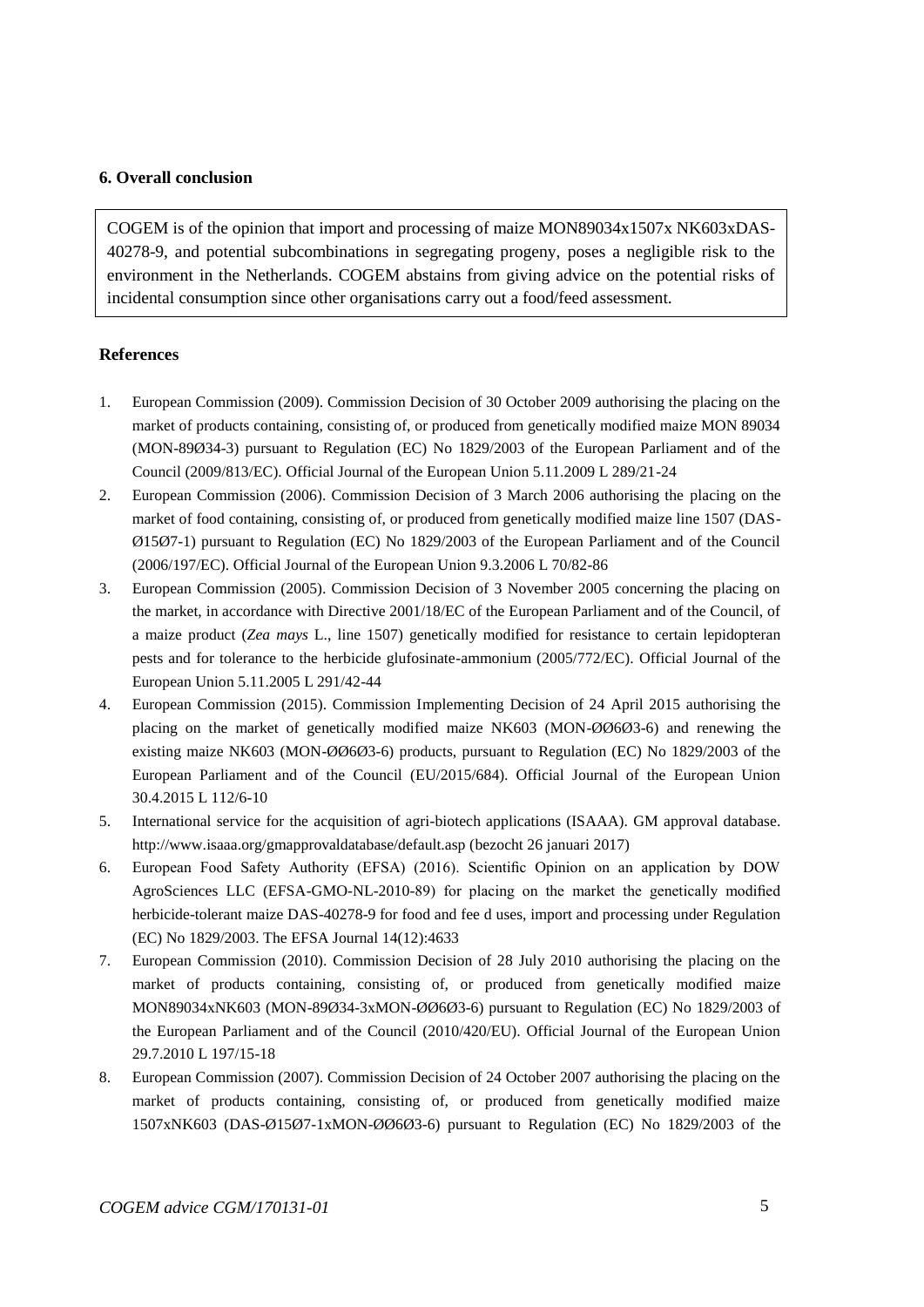European Parliament and of the Council (2007/703/EC). Official Journal of the European Union 31.10.2007 L 285/47-51

- 9. European Commission (2013). Commission Implementing Decision of 6 November 2013 authorising the placing on the market of products containing, consisting of, or produced from genetically modified maize MON89034  $\times$  1507  $\times$  NK603 (MON-89Ø34-3  $\times$  DAS-Ø15Ø7-1  $\times$  MON-ØØ6Ø3-6) pursuant to Regulation (EC) No 1829/2003 of the European Parliament and of the Council (2013/648/EU). Official Journal of the European Union 13.11.2013 L 302/38-43
- 10. COGEM (2007). Import and processing of maize MON89034. COGEM advise CGM/071022-02
- 11. COGEM (2009). Molecular characterization of maize MON89034. COGEM advise CGM/090126-01
- 12. COGEM (2003). Insect resistant and glufosinate ammonium tolerant transformation event 1507 maize. COGEM advise CGM/030115-01 [in Dutch]
- 13. COGEM (2015). Renewal of the authorization for import and processing of genetically modified maize line 1507. COGEM advise CGM/150928-01
- 14. COGEM (2003). Markttoelating 'NK603 maize tolerant to glyphosate'. COGEM advise CGM/030319- 08 [in Dutch]
- 15. COGEM (2011). Import and processing of genetically modified maize DAS-40728-9. COGEM advice CGM/110510-01
- 16. COGEM (2007). Import and processing of MON89034xNK603. COGEM advise CGM/071022-03
- 17. COGEM (2009). Additional advice on the import and processing of MON89034xNK603. COGEM advise CGM/091020-01
- 18. COGEM (2009). Import and processing of genetically modified MON89034x1507xNK603 maize. COGEM advice CGM/090930-01
- 19. COGEM (2005). Import and processing of insect resistant and herbicide tolerant maize 1507xNK603. COGEM advise CGM/050526-01
- 20. Hin CJA (2001). Landbouwkundige risico's van uitkruising van GGO-gewassen. Centrum voor Landbouw en Milieu (CLM)
- 21. Treu R & Emberlin J (2000). Pollen Dispersal in the Crops Maize (*Zea mays*), Oil Seed Rape (*Brassica napus* ssp. *oleifera*), Potatoes (*Solanum tuberosum*), Sugar Beet (*Beta vulgaris* ssp. *vulgaris*) and Wheat (*Triticum aestivum*). Evidence from Publications. Soil Association
- 22. Andersson M & Carmen de Vicente M (2010). Gene flow between crops and their wild relatives. The John Hopkins University Press, Baltimore, Maryland, The United States of America
- 23. Miedema P (1982). The effect of low temperature on *Zea mays*. Advances in Agronomy 35: 93-128
- 24. Organisation for Economic Cooperation and Development (OECD) (2003). Consensus Document on the Biology of *Zea mays* ssp. *mays* (Maize)
- 25. van de Wiel CCM *et al*. (2011). Crop volunteers and climate change. Effects of future climate change on the occurrence of maize, sugar beet and potato volunteers in the Netherlands. COGEM research report 2011-11
- 26. CAB International (2007). Crop Protection Compendium. *Zea mays* (maize). CD-ROM edition, Wallingford